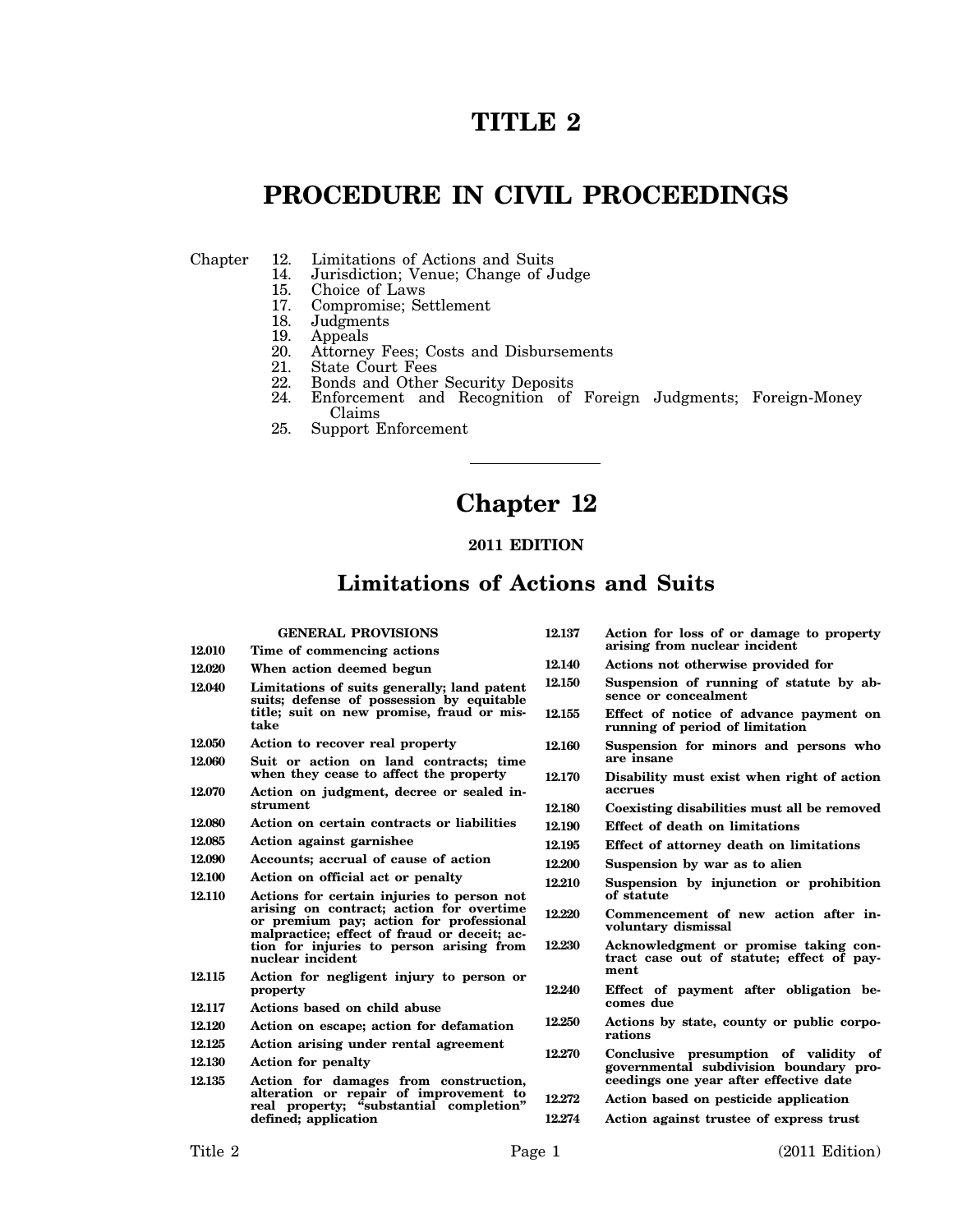| 12.276 | Action for death, injury or damage re-<br>sulting from breast implants | 12.420 |   |
|--------|------------------------------------------------------------------------|--------|---|
| 12.278 | Action against manufacturer of certain<br>pickup trucks                | 12.430 |   |
| 12.280 | Action based on practice of land survey-<br>ing                        | 12.440 | ŀ |
| 12.282 | manufacturer<br>Action<br>оf<br>against<br>extendable equipment        | 12.450 |   |
|        |                                                                        | 12.460 |   |
|        | UNIFORM CONFLICT OF<br><b>LAWS-LIMITATIONS ACT</b>                     | 12.470 |   |
| 12.410 | Definitions for ORS 12.410 to 12.480                                   | 12.480 |   |
|        |                                                                        |        |   |

**12.420 Purpose**

- **12.430 Claims based on law of other states; limitation period**
- **12.440 Application of statutes and rules governing conflict of laws**
	- **12.450 When limitation period of another state not applicable**
	- **12.460 Claims to which statutes apply**
	- **12.470 Severability**
	- **12.480 Short title**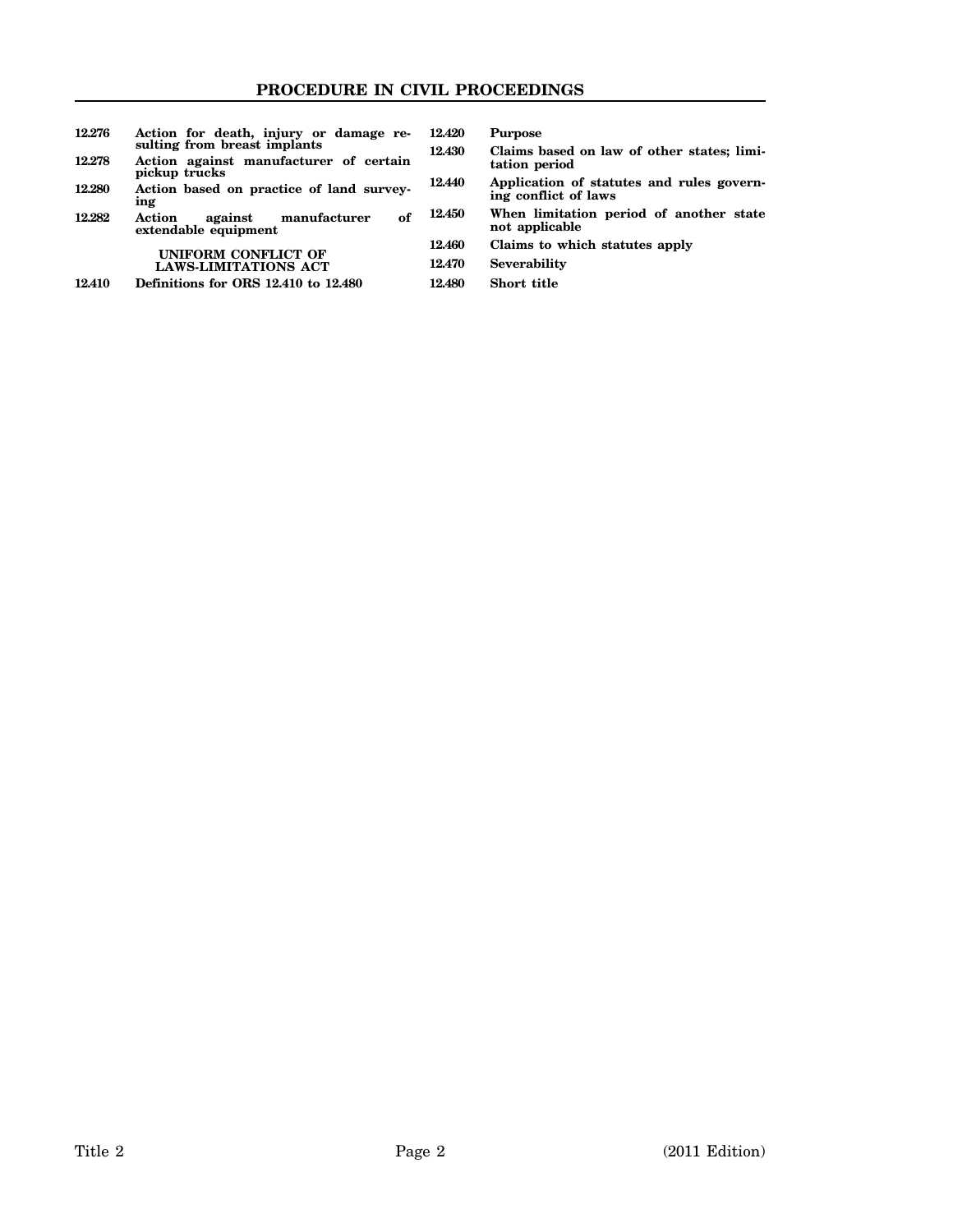#### **GENERAL PROVISIONS**

**12.010 Time of commencing actions.** Actions shall only be commenced within the periods prescribed in this chapter, after the cause of action shall have accrued, except where a different limitation is prescribed by statute. [Amended by 1979 c.284 §43]

**12.020 When action deemed begun.** (1) Except as provided in subsection (2) of this section, for the purpose of determining whether an action has been commenced within the time limited, an action shall be deemed commenced as to each defendant, when the complaint is filed, and the summons served on the defendant, or on a codefendant who is a joint contractor, or otherwise united in interest with the defendant.

(2) If the first publication of summons or other service of summons in an action occurs before the expiration of 60 days after the date on which the complaint in the action was filed, the action against each person of whom the court by such service has acquired jurisdiction shall be deemed to have been commenced upon the date on which the complaint in the action was filed. [Amended by 1973 c.731 §1]

**12.030** [Repealed by 1973 c.731 §2]

**12.040 Limitations of suits generally; land patent suits; defense of possession by equitable title; suit on new promise, fraud or mistake.** (1) A suit shall only be commenced within the time limited to commence an action as provided in this chapter; and a suit for the determination of any right or claim to or interest in real property shall be deemed within the limitations provided for actions for the recovery of the possession of real property.

(2) No suit shall be maintained to set aside, cancel, annul or otherwise affect a patent to lands issued by the United States or this state, or to compel any person claiming or holding under such patent to convey the lands described therein, or any portion of them, to the plaintiff in such suit, or to hold the same in trust for, or to the use and benefit of such plaintiff, or on account of any matter, thing or transaction which was had, done, suffered or transpired prior to the date of such patent, unless such suit is commenced within 10 years from the date of such patent.

(3) This section shall not bar an equitable owner in possession of real property from defending possession by means of the equitable title; and in any action for the recovery of any real property, or the possession thereof, by any person or persons claiming or holding the legal title to the same under such patent against any person or persons in

possession of such real property under any equitable title, or having in equity the right to the possession thereof as against the plaintiff in such action, such equitable right of possession may be pleaded by answer in such action, or set up by bill in equity to enjoin such action or execution upon any judgment rendered therein; and the right of such equitable owner to defend possession in such action, or by bill for injunction, shall not be barred by lapse of time while an action for the possession of such real property is not barred.

(4) In a suit upon a new promise, fraud or mistake, the limitation shall only be deemed to commence from the making of the new promise or the discovery of the fraud or mistake.

**12.050 Action to recover real property.** An action for the recovery of real property, or for the recovery of the possession thereof, shall be commenced within 10 years. No action shall be maintained for such recovery unless it appear that the plaintiff, an ancestor, predecessor, or grantor was seized or possessed of the premises in question within 10 years before the commencement of the action.

**12.060 Suit or action on land contracts; time when they cease to affect the property.** (1) Unless suit or action to enforce a contract for the sale of real property is instituted in the county in which the real property is situated within five years from the date of maturity of the final payment provided for in the contract, or from the date to which the final payment shall have been extended by agreement of record, the contract shall not thereafter be a lien, encumbrance, or cloud on the title of the property.

(2) When the purchase price fixed in the contract is payable in installments, the contract shall be deemed to mature on the date upon which the final payment would be payable if the minimum amount of the principal due on each installment had been paid as provided in the terms of the contract.

**12.070 Action on judgment, decree or sealed instrument.** (1) An action upon a judgment or decree of any court of the United States, or of any state or territory within the United States; or

(2) An action upon a sealed instrument entered into before August 13, 1965,

shall be commenced within 10 years. [Amended by 1965 c.502 §3]

**12.080 Action on certain contracts or liabilities.** (1) An action upon a contract or liability, express or implied, excepting those mentioned in ORS 12.070, 12.110 and 12.135 and except as otherwise provided in ORS 72.7250;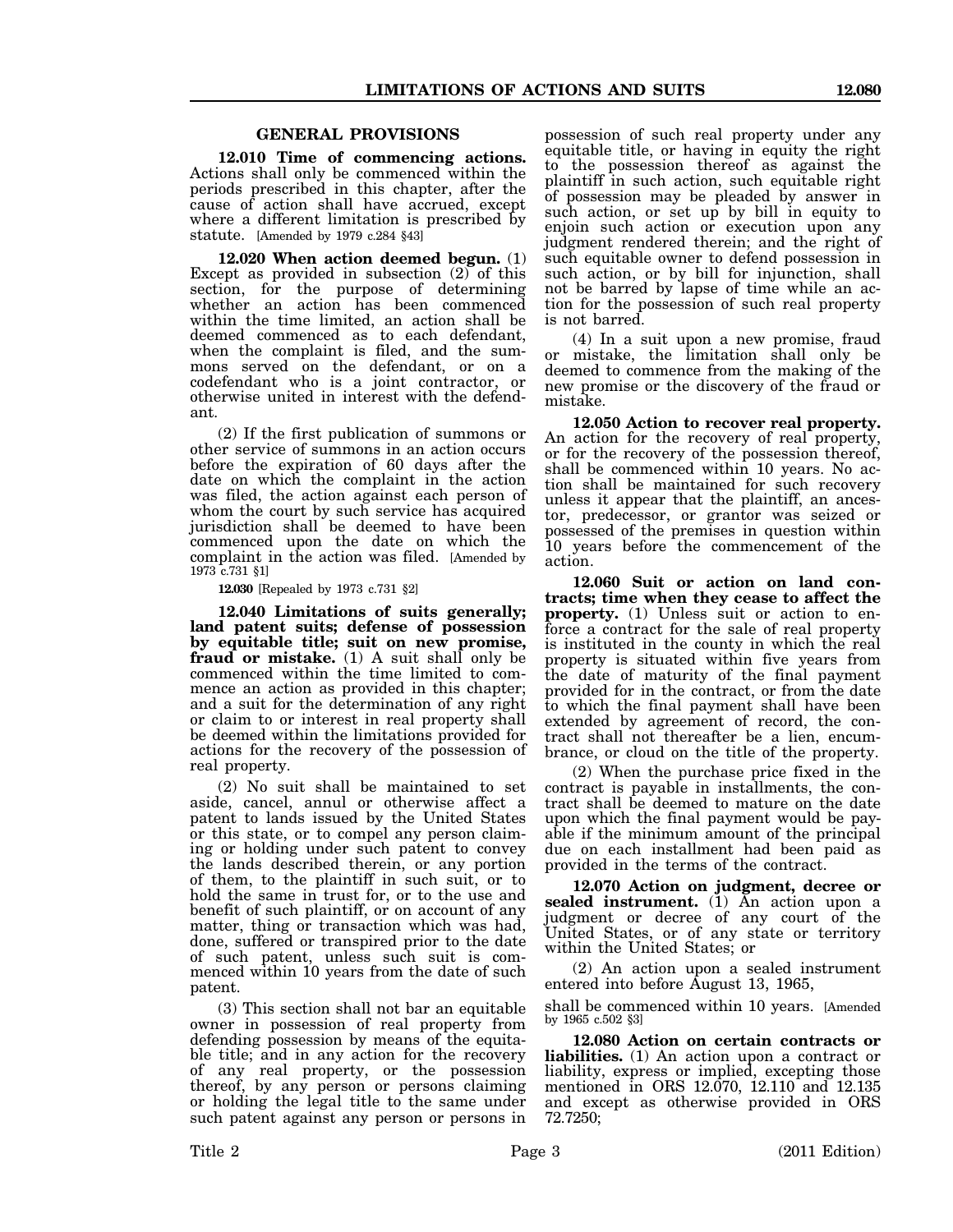(2) An action upon a liability created by statute, other than a penalty or forfeiture, excepting those mentioned in ORS 12.110;

(3) An action for waste or trespass upon or for interference with or injury to any interest of another in real property, excepting those mentioned in ORS 12.050, 12.060, 12.135, 12.137 and 273.241; or

(4) An action for taking, detaining or injuring personal property, including an action for the specific recovery thereof, excepting an action mentioned in ORS 12.137;

shall be commenced within six years. [Amended by 1957 c.374 §3; 1961 c.726 §396; 1973 c.363 §1; 1983 c.437 §2; 1987 c.705 §3; 1991 c.968 §2]

**12.085 Action against garnishee.** (1) Except as provided in subsection (2) of this section, proceedings against a garnishee under ORS 18.775 to 18.782 must be commenced within one year after the delivery of the writ of garnishment.

(2) If the writ of garnishment is delivered to a person in the person's capacity as a personal representative of an estate, proceedings against the garnishee under ORS 18.775 to 18.782 must be commenced within one year after the entry of a judgment of final distribution for the estate. [1977 c.786 §3; 1981 c.883 §29; 2001 c.249 §66; 2003 c.85 §1; 2003 c.576 §279a]

**12.090 Accounts; accrual of cause of action.** In an action to recover a balance due upon an account, the cause of action shall be deemed to have accrued from the time of the last charge or payment proved in the account. Interest, financing and carrying charges shall not be deemed such a charge. [Amended by 1973 c.204 §1]

**12.100 Action on official act or penalty.** (1) An action against a sheriff or constable upon a liability incurred by the doing of an act in an official capacity and in virtue of the office of the sheriff or constable; or by the omission of an official duty, including the nonpayment of money collected upon an execution, but not including an action for an escape, shall be commenced within three years.

(2) An action upon a statute for penalty or forfeiture, where the action is given to the party aggrieved, or to such party and the state, excepting those actions mentioned in ORS 12.110, shall be commenced within three years. [Amended by 1957 c.374 §4; 1965 c.221 §10]

**12.110 Actions for certain injuries to person not arising on contract; action for overtime or premium pay; action for professional malpractice; effect of fraud or deceit; action for injuries to person arising from nuclear incident.** (1) An action for assault, battery, false imprisonment, or for any injury to the person or rights of another, not arising on contract, and not especially enumerated in this chapter, shall be commenced within two years; provided, that in an action at law based upon fraud or deceit, the limitation shall be deemed to commence only from the discovery of the fraud or deceit.

(2) An action upon a statute for a forfeiture or penalty to the state or county shall be commenced within two years.

(3) An action for overtime or premium pay or for penalties or liquidated damages for failure to pay overtime or premium pay shall be commenced within two years.

(4) An action to recover damages for injuries to the person arising from any medical, surgical or dental treatment, omission or operation shall be commenced within two years from the date when the injury is first discovered or in the exercise of reasonable care should have been discovered. However, notwithstanding the provisions of ORS 12.160, every such action shall be commenced within five years from the date of the treatment, omission or operation upon which the action is based or, if there has been no action commenced within five years because of fraud, deceit or misleading representation, then within two years from the date such fraud, deceit or misleading representation is discovered or in the exercise of reasonable care should have been discovered.

(5) An action, arising from a nuclear incident, as defined in 42 U.S.C. 2014(q), that involves the release of radioactive material, excluding releases from acts of war, that causes bodily injury, sickness or death, shall be commenced:

(a) Within two years from the time an injured person discovers or reasonably could have discovered the injury and the causal connection between the injury and the nuclear incident; or

(b) Within two years from any substantial change in the degree of injury to the person arising out of a nuclear incident. [Amended by 1957 c.374 §1; 1967 c.406 §1; 1969 c.642 §1; 1971 c.473 §1; 1975 c.796 §10a; 1981 c.149 §1; 1987 c.705 §4]

**12.115 Action for negligent injury to** person or property. (1) In no event shall any action for negligent injury to person or property of another be commenced more than 10 years from the date of the act or omission complained of.

(2) Nothing in this section shall be construed to extend any period of limitation otherwise established by law, including but not limited to the limitations established by ORS 12.110. [1967 c.406 §2]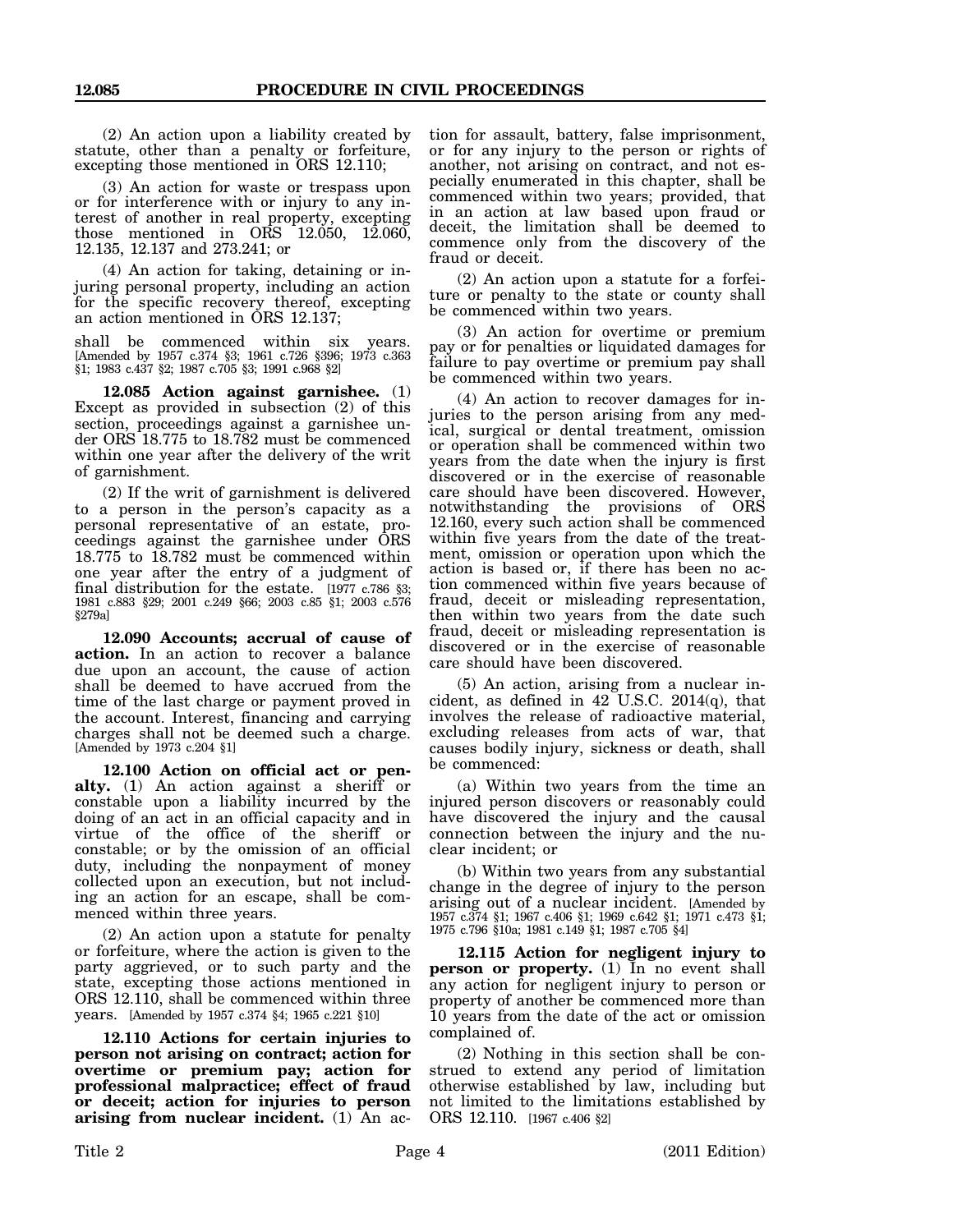**12.117 Actions based on child abuse.** (1) Notwithstanding ORS 12.110, 12.115 or 12.160, an action based on conduct that constitutes child abuse or conduct knowingly allowing, permitting or encouraging child abuse that occurs while the person is under 18 years of age must be commenced before the person attains 40 years of age, or if the person has not discovered the causal connection between the injury and the child abuse, nor in the exercise of reasonable care should have discovered the causal connection between the injury and the child abuse, not more than five years from the date the person discovers or in the exercise of reasonable care should have discovered the causal connection between the child abuse and the injury, whichever period is longer.

(2) As used in subsection (1) of this section, "child abuse" means any of the following:

(a) Intentional conduct by an adult that results in:

(A) Any physical injury to a child; or

(B) Any mental injury to a child which results in observable and substantial impairment of the child's mental or psychological ability to function caused by cruelty to the child, with due regard to the culture of the child;

(b) Rape of a child, which includes but is not limited to rape, sodomy, unlawful sexual penetration and incest, as those acts are defined in ORS chapter 163;

(c) Sexual abuse, as defined in ORS chapter 163, when the victim is a child; or

(d) Sexual exploitation of a child, including but not limited to:

(A) Conduct constituting violation of ORS 163.435 and any other conduct which allows, employs, authorizes, permits, induces or encourages a child to engage in the performing for people to observe or the photographing, filming, tape recording or other exhibition which, in whole or in part, depicts sexual conduct or contact; and

(B) Allowing, permitting, encouraging or hiring a child to engage in prostitution or to patronize a prostitute, as defined in ORS chapter 167.

(3) Nothing in this section creates a new cause of action or enlarges any existing cause of action. [1989 c.643 §§2,3; 1991 c.386 §4; 1991 c.932 §1; 1993 c.18 §5; 1993 c.296 §1; 1993 c.622 §2; 2009 c.879 §1; 2011 c.151 §4]

**12.120 Action on escape; action for defamation.** (1) An action against a sheriff or other officer for the escape of a prisoner arrested or imprisoned on civil process; or

(2) An action for libel or slander shall be commenced within one year. [Amended by 1957 c.374 §2]

**12.125 Action arising under rental agreement.** An action arising under a rental agreement or ORS chapter 90 shall be commenced within one year. [1973 c.559 §39]

**12.130 Action for penalty.** An action upon a statute for a penalty given in whole or in part to the person who will prosecute for the same, shall be commenced within one year after the commission of the offense; and if the action is not commenced within one year by a private party, it may be commenced within two years thereafter, in behalf of the state, by the district attorney of the county where the offense was committed or is triable.

**12.133** [1983 c.589 §2; repealed by 1999 c.130 §1]

**12.135 Action for damages from construction, alteration or repair of improvement to real property; "substantial completion" defined; application.** (1) An action against a person by a plaintiff who is not a public body, whether in contract, tort or otherwise, arising from the person having performed the construction, alteration or repair of any improvement to real property or the supervision or inspection thereof, or from the person having furnished design, planning, surveying, architectural or engineering services for the improvement, must be commenced before the earliest of:

(a) The applicable period of limitation otherwise established by law;

(b) Ten years after substantial completion or abandonment of the construction, alteration or repair of a small commercial structure, as defined in ORS 701.005, a residential structure, as defined in ORS 701.005, or a large commercial structure, as defined in ORS 701.005, that is owned or maintained by a homeowners association, as defined in ORS 94.550, or that is owned or maintained by an association of unit owners, as defined in ORS 100.005; or

(c) Six years after substantial completion or abandonment of the construction, alteration or repair of a large commercial structure, as defined in ORS 701.005, other than a large commercial structure described in paragraph (b) of this subsection.

(2) An action against a person by a public body, whether in contract, tort or otherwise, arising from the person having performed the construction, alteration or repair of any improvement to real property or the supervision or inspection thereof, or from the person having furnished design, planning, surveying, architectural or engineering services for the improvement, must be commenced not more than 10 years after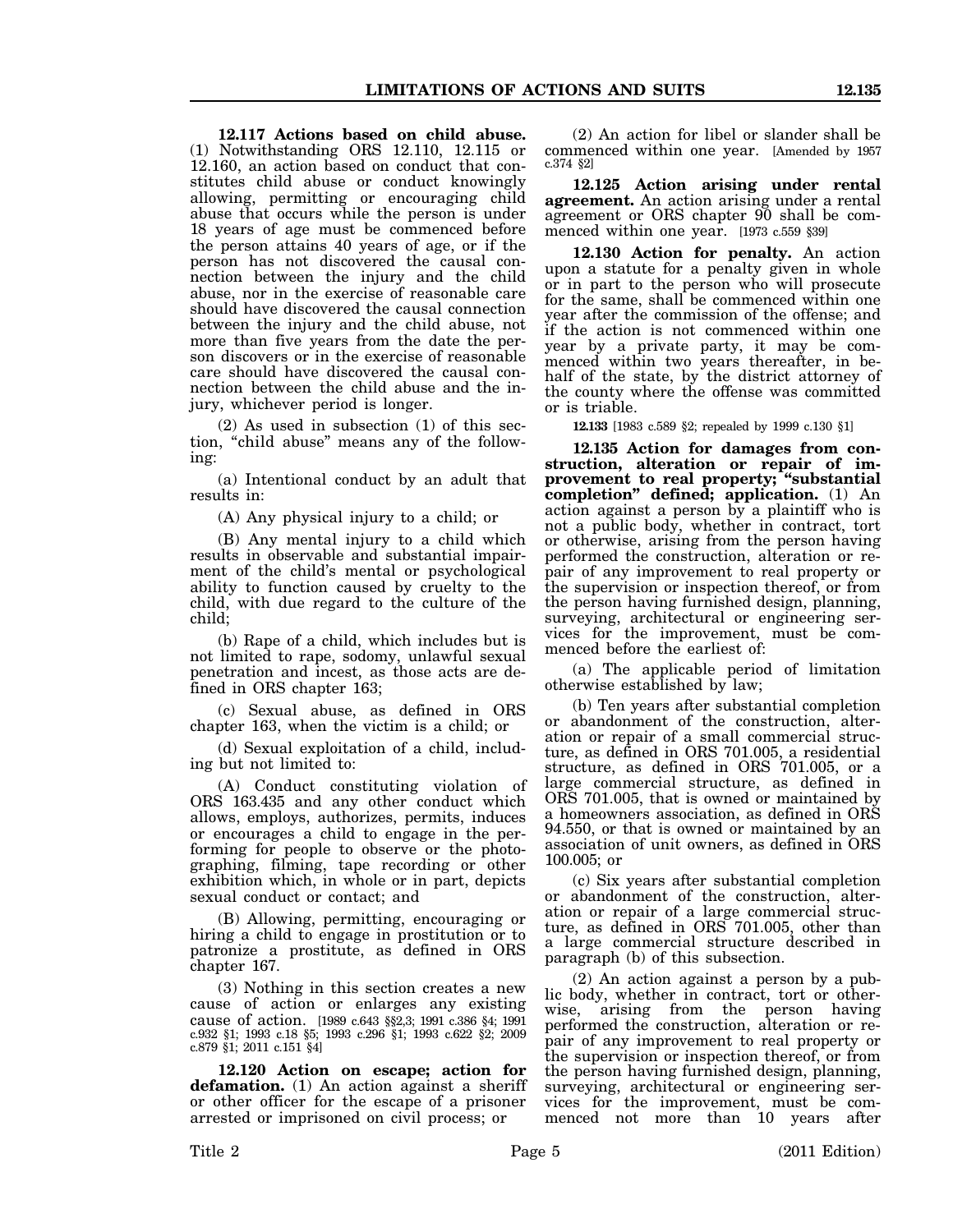substantial completion or abandonment of such construction, alteration or repair of the improvement to real property.

(3) Notwithstanding subsections (1) and (2) of this section, an action against a person for the practice of architecture, as defined in ORS 671.010, the practice of landscape architecture, as defined in ORS 671.310, or the practice of engineering, as defined in ORS 672.005, to recover damages for injury to a person, property or to any interest in property, including damages for delay or economic loss, regardless of legal theory, arising out of the construction, alteration or repair of any improvement to real property shall be commenced within two years after the date the injury or damage is first discovered or in the exercise of reasonable care should have been discovered; but in any event the action shall be commenced within 10 years after substantial completion or abandonment of the construction, alteration or repair. This subsection applies to actions brought by any person or public body.

(4) For purposes of this section:

(a) "Public body" has the meaning given that term in ORS 174.109; and

(b) "Substantial completion" means the date when the contractee accepts in writing the construction, alteration or repair of the improvement to real property or any designated portion thereof as having reached that state of completion when it may be used or occupied for its intended purpose or, if there is no such written acceptance, the date of acceptance of the completed construction, alteration or repair of such improvement by the contractee.

(5) For purposes of this section, an improvement to real property shall be considered abandoned on the same date that the improvement is considered abandoned under ORS 87.045.

(6) This section:

(a) Applies to an action against a manufacturer, distributor, seller or lessor of a manufactured dwelling, as defined in ORS 446.003, or of a prefabricated structure, as defined in ORS 455.010; and

(b) Does not apply to actions against any person in actual possession and control of the improvement, as owner, tenant or otherwise, at the time such cause of action accrues. [1971 c.664 §§2,3,4; 1983 c.437 §1; 1991 c.968 §1; 2009 c.485 §3; 2009 c.715 §1]

**Note:** Section 3, chapter 715, Oregon Laws 2009, provides:

**Sec. 3.** The amendments to ORS 12.135 and 12.280 by sections 1 and 2 of this 2009 Act apply only to causes of action arising on or after the effective date of this 2009 Act [January 1, 2010]. [2009 c.715 §3]

**12.137 Action for loss of or damage to property arising from nuclear incident.** (1) An action, arising from a nuclear incident that involves the release of radioactive material, excluding releases from acts of war, that causes loss of or damage to property, or loss of use of property shall be commenced:

(a) Within two years from the time an injured person discovers or reasonably could have discovered the injury to property and the causal connection between the injury and the nuclear incident; or

(b) Within two years from any substantial change in the degree of injury to the property arising out of a nuclear incident.

(2) As used in this section, "nuclear incident" has the meaning given that term in 42 U.S.C. 2014(q).

(3) In no event shall any action under subsection (1) of this section or ORS 12.110 (5) be commenced more than 30 years from the date of the nuclear incident. [1987 c.705 §§1,2]

**Note:** 12.137 was enacted into law by the Legislative Assembly but was not added to or made a part of ORS chapter 12 or any series therein by legislative action. See Preface to Oregon Revised Statutes for further explanation.

**12.140 Actions not otherwise provided for.** An action for any cause not otherwise provided for shall be commenced within 10 years.

**12.150 Suspension of running of statute by absence or concealment.** If, when a cause of action accrues against any person, the person is out of the state and service cannot be made within the state or the person is concealed therein, such action may be commenced within the applicable period of limitation in this chapter after the return of the person into the state, or after the termination of the concealment of the person; and if, after a cause of action has accrued against a person, the person shall depart from and reside out of this state, or if the person is concealed therein, the time of the absence or concealment of the person shall not be deemed or taken as any part of the time limited for the commencement of such action. [Amended by 1973 c.206 §1; 1987 c.158 §4]

**12.155 Effect of notice of advance payment on running of period of limitation.** (1) If the person who makes an advance payment referred to in ORS 31.560 or 31.565 gives to each person entitled to recover damages for the death, injury or destruction, not later than 30 days after the date the first of such advance payments was made, written notice of the date of expiration of the period of limitation for the commencement of an action for damages set by the applicable statute of limitations, then the making of any such advance payment does not suspend the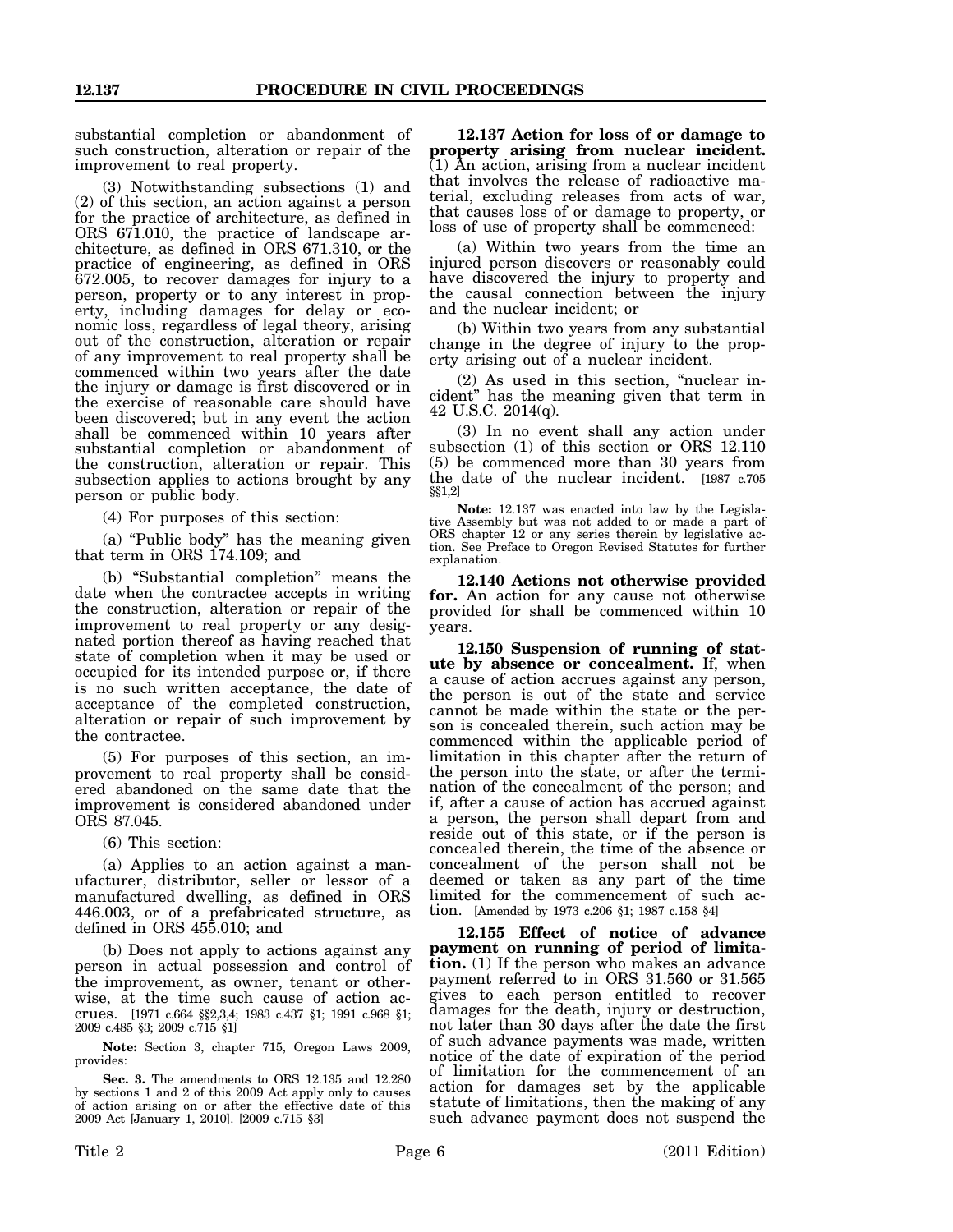running of such period of limitation. The notice required by this subsection shall be in such form as the Director of the Department of Consumer and Business Services prescribes.

(2) If the notice required by subsection (1) of this section is not given, the time between the date the first advance payment was made and the date a notice is actually given of the date of expiration of the period of limitation for the commencement of an action for damages set by the applicable statute of limitations is not part of the period limited for commencement of the action by the statute of limitations. [1971 c.331 §5; 1981 c.892 §85b]

**12.160 Suspension for minors and persons who are insane.** (1) Subject to subsection (2) of this section, if a person is entitled to bring an action that is subject to the statutes of limitation prescribed by ORS 12.010 to 12.050, 12.070 to 12.250 or 12.276, and at the time the cause of action accrues the person is a child who is younger than 18 years of age, the statute of limitation for commencing the action is tolled for so long as the person is younger than 18 years of age.

(2) The time for commencing an action may not be extended under subsection (1) of this section for more than five years, or for more than one year after the person attains 18 years of age, whichever occurs first.

(3) Subject to subsection (4) of this section, if a person is entitled to bring an action that is subject to the statutes of limitation prescribed by ORS 12.010 to 12.050, 12.070 to 12.250 or 12.276, and at the time the cause of action accrues the person is insane, the statute of limitation for commencing the action is tolled for so long as the person is insane.

(4) The time for commencing an action may not be extended under subsection (3) of this section for more than five years, or for more than one year after the person is no longer insane, whichever occurs first.

(5) If a child's cause of action is tolled under subsection (1) of this section, a cause of action for recovery of damages for medical expenses incurred by a parent, guardian or conservator of the child is tolled for the same period of time as the child's cause of action if the medical expenses resulted from the same wrongful conduct that is the basis of the child's cause of action. [Amended by 1973 c.827 §4; 1979 c.246 §1; 1983 c.762 §9; 1997 c.339 §1; 2007 c.285 §1]

**Note:** Section 2, chapter 285, Oregon Laws 2007, provides:

**Sec. 2.** The amendments to ORS 12.160 by section 1 of this 2007 Act apply only to causes of action arising on or after the effective date of this 2007 Act [January 1, 2008]. [2007 c.285 §2]

**12.170 Disability must exist when right of action accrues.** No person shall make use of a disability unless it existed when the right of action of the person accrued.

**12.180 Coexisting disabilities must all** be removed. When two or more disabilities coexist at the time the right of action accrues, the limitation shall not attach until all are removed.

**12.190 Effect of death on limitations.** (1) If a person entitled to bring an action dies before the expiration of the time limited for its commencement, an action may be commenced by the personal representative of the person after the expiration of that time, and within one year after the death of the person.

(2) If a person against whom an action may be brought dies before the expiration of the time limited for its commencement, an action may be commenced against the personal representative of the person after the expiration of that time, and within one year after the death of the person. [Amended by 1969 c.591 §268]

**12.195 Effect of attorney death on limitations.** Notwithstanding the time established by statute for the commencement of an action, a person must commence the action within 180 days after the death of an attorney for the person, or within the time established by statute for the commencement of the action, whichever is later, if:

(1) The attorney has agreed to represent the person in the action;

(2) The attorney-client relationship between the person and the attorney is confirmed in a writing prepared by the attorney or at the direction of the attorney; and

(3) The attorney dies before the expiration of the time allowed by statute for commencement of the action. [2005 c.457 §2]

**Note:** 12.195 was added to and made a part of ORS chapter 12 by legislative action but was not added to any smaller series therein. See Preface to Oregon Revised Statutes for further explanation.

**12.200 Suspension by war as to alien.** When a person is an alien subject or citizen of a country at war with the United States, the time of the continuance of the war shall not be a part of the period limited for the commencement of the action.

**12.210 Suspension by injunction or prohibition of statute.** When the commencement of an action is stayed by injunction or a statutory prohibition, the time of the continuance of the injunction or prohibition shall not be a part of the time limited for the commencement of the action.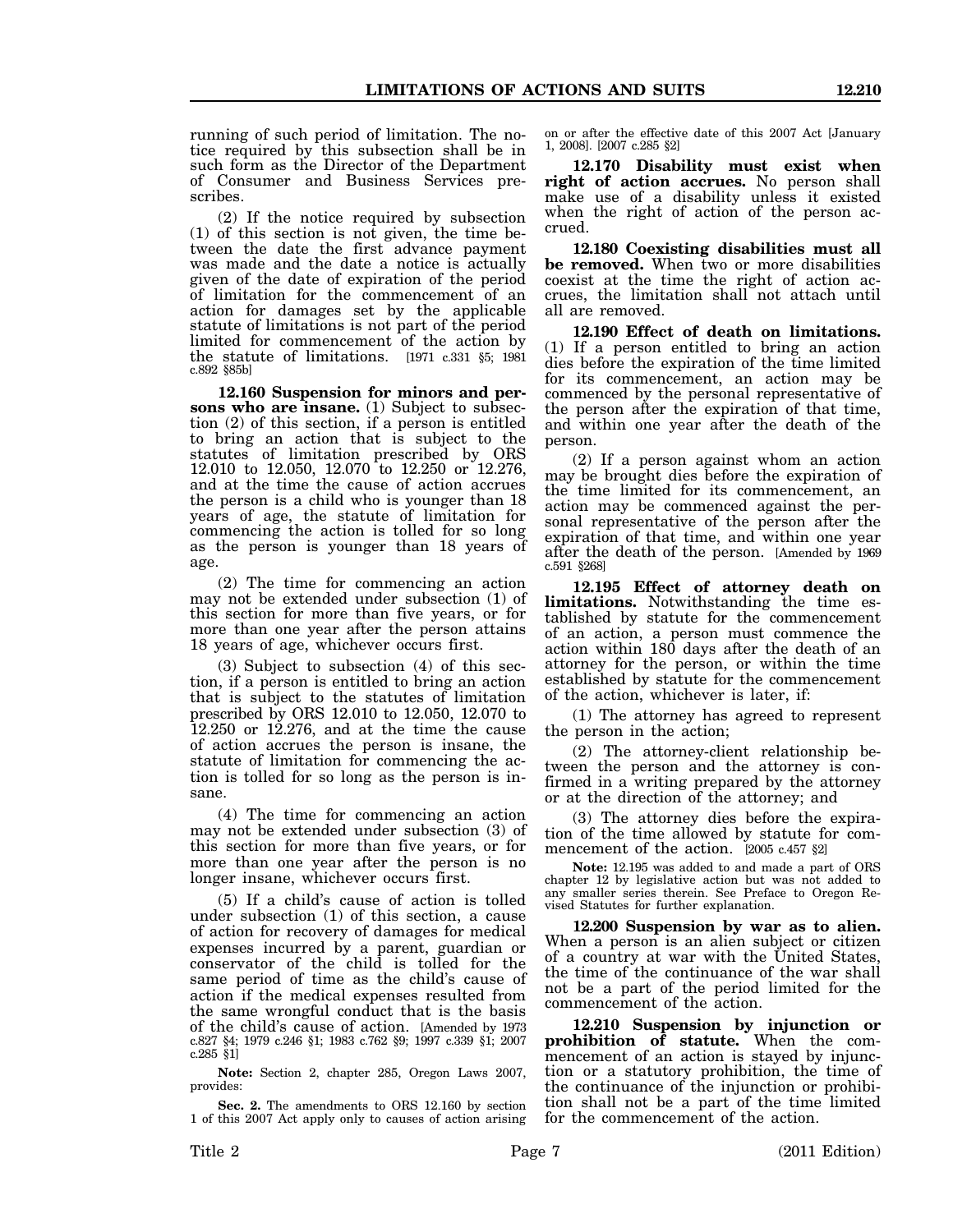**12.220 Commencement of new action after involuntary dismissal.** (1) Notwithstanding ORS 12.020, if an action is filed with a court within the time allowed by statute, and the action is involuntarily dismissed without prejudice on any ground not adjudicating the merits of the action, or is involuntarily dismissed with prejudice on the ground that the plaintiff failed to properly effect service of summons within the time allowed by ORS 12.020 and the statute of limitations for the action expired, the plaintiff may commence a new action based on the same claim or claims against a defendant in the original action if the defendant had actual notice of the filing of the original action not later than 60 days after the action was filed.

(2) If, pursuant to subsection (1) of this section, a new action is commenced in the manner provided by ORS 12.020 not later than 180 days after the judgment dismissing the original action is entered in the register of the court, the new action is not subject to dismissal by reason of not having been commenced within the time allowed by statute.

(3) A new action may be commenced only once under this section for the same claim or claims.

(4) All defenses that would have been available if the original action had been commenced within the time otherwise allowed by statute shall be available in a new action commenced under this [Amended by 1961 c.726 §397; 2003 c.296 §1]

**12.230 Acknowledgment or promise taking contract case out of statute; effect of payment.** No acknowledgment or promise shall be sufficient evidence of a new or continuing contract, whereby to take the case out of the operation of this chapter, unless the same is contained in some writing, signed by the party to be charged thereby; but this section shall not alter the effect of any payment of principal or interest.

**12.240 Effect of payment after obligation becomes due.** Whenever any payment of principal or interest is made after it has become due, upon an existing contract, whether it is a bill of exchange, promissory note, bond, or other evidence of indebtedness, the limitation shall commence from the time the last payment was made.

**12.250 Actions by state, county or public corporations.** Unless otherwise made applicable thereto, the limitations prescribed in this chapter shall not apply to actions brought in the name of the state, or any county, or other public corporation therein, or for its benefit.

**12.260** [Repealed by 1987 c.536 §9]

**12.270 Conclusive presumption of va**of governmental subdivision **boundary proceedings one year after effective date.** On September 13, 1975, any proceeding that establishes or alters the boundaries of a governmental subdivision previously or hereafter initiated and purported to be effected in accordance with applicable legal requirements shall be conclusively presumed valid for all purposes one year after the purported effective date of the action. No direct or collateral attack on the action may thereafter be commenced. This statute of limitations includes but is not limited to the following proceedings:

(1) Formations and change of organizations under ORS 198.705 to 198.955.

(2) Boundary changes under ORS 199.410 to 199.519.

(3) Consolidations under ORS 199.705 to 199.795.

(4) Incorporations under ORS 221.010 to 221.090.

(5) Annexations under ORS 222.111 to 222.180, 222.750 and 222.840 to 222.915.

(6) Consolidations under ORS 222.210 to 222.310.

(7) Withdrawals and transfers of territory under ORS 222.510 to 222.580.

(8) Mergers under ORS 222.610 to 222.710.

(9) Formations and changes under ORS chapter 261.

(10) Alterations, changes, mergers and consolidations under ORS 330.080 to 330.123, 330.505 to 330.780 (1989 Edition) and 335.490 to 335.505.

(11) Alterations, changes, mergers and consolidations under ORS chapter 333 commenced before July 1, 2003.

(12) Formations and boundary changes under ORS 341.025 to 341.125 and 341.565 to 341.575.

(13) Organizations and boundary changes under ORS 545.002 and 545.025 to 545.043, 545.051 to 545.105, 545.109, 545.123, 545.126 and 545.131.

(14) Formations and boundary alterations under ORS 547.005 to 547.060 and 547.250 to 547.260.

(15) Formations and organizations under ORS chapter 551. [1975 c.326 §2; 1991 c.167 §1; 1999 c.452 §29; 2003 c.226 §20; 2005 c.209 §1]

**Note:** 12.270 was enacted into law by the Legislative Assembly but was not added to or made a part of ORS chapter 12 by legislative action. See Preface to Oregon Revised Statutes for further explanation.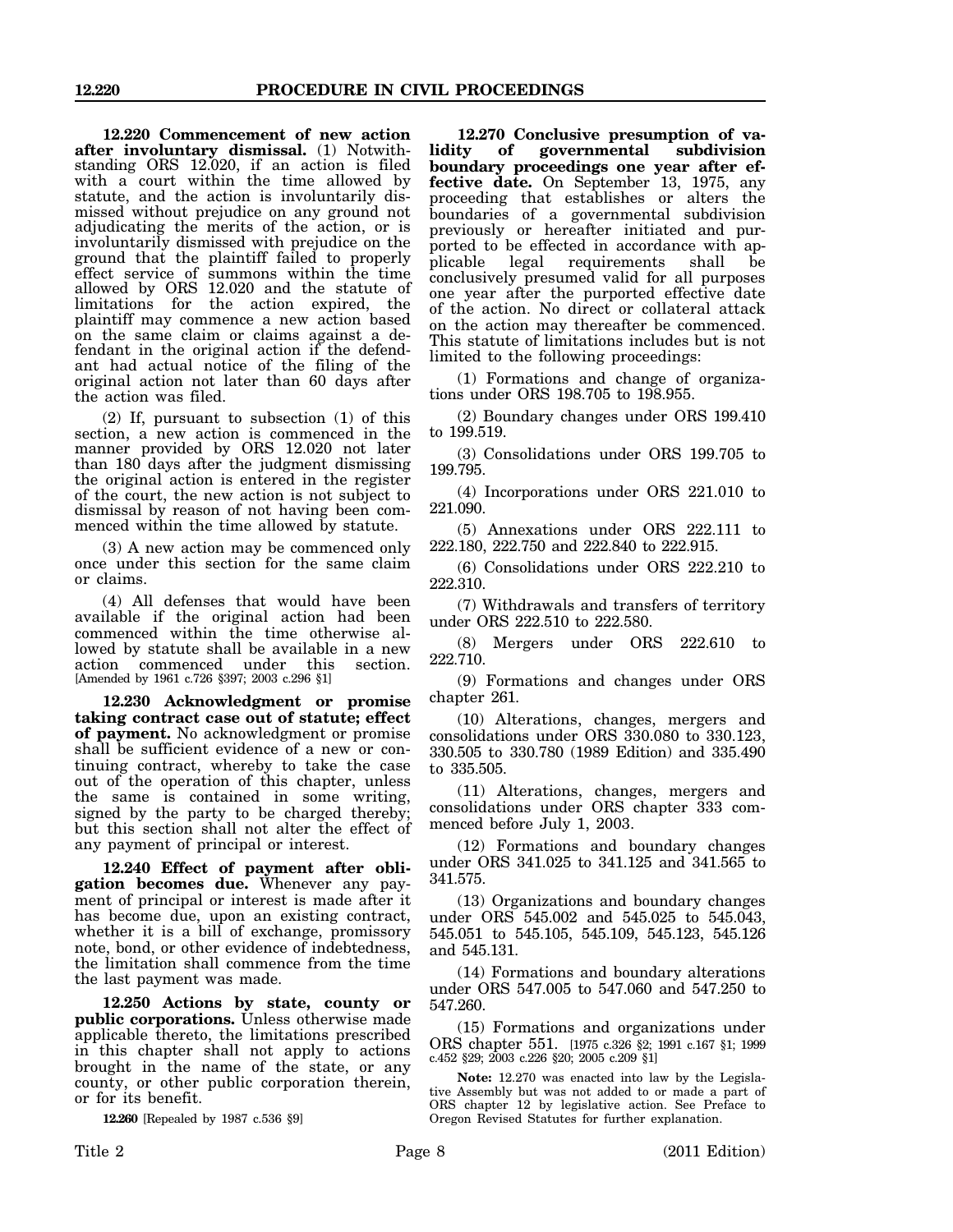**12.272 Action based on pesticide application.** (1) Notwithstanding any other provision of this chapter, no action against a landowner, person for whom the pesticide was applied or pesticide operator arising out of the use or application of any pesticide

shall be commenced unless the person commencing the action, within the time specified by ORS 634.172, files the report required by ORS 634.172 and mails or personally delivers true copies of that report to:

(a) The landowner or pesticide operator who is allegedly responsible for the loss; and

(b) The person for whom the pesticide was applied if that person is not the person commencing the action.

(2) For the purposes of this section:

(a) "Landowner" includes any person, firm, corporation, the state, any county within the state, or municipality, shown by records of the county to be the owner of land or having such land under contract for purchase.

(b) "Pesticide operator" has the meaning given in ORS 634.006. [1991 c.351 §3; 1995 c.96 §1]

**12.274 Action against trustee of express trust.** Notwithstanding any other provision of this chapter, an action against the trustee of an express trust, whether in contract, tort or otherwise, arising from any act or omission of the trustee constituting a breach of duty shall be commenced within six years from the date the act or omission is discovered or in the exercise of reasonable diligence should have been discovered. However, no such action shall be commenced more than 10 years from the date of the act or omission complained of, or two years from the termination of any fiduciary account established under the trust, whichever date is later. [1991 c.968 §4]

**12.276 Action for death, injury or damage resulting from breast implants.** (1) Notwithstanding ORS 12.110 (1) or 30.020, an action for death, injury or damage resulting from breast implants containing silicone, silica or silicon as a component must be commenced not later than two years after the date on which the plaintiff first discovered, or in the exercise of reasonable care should have discovered:

(a) The death or specific injury, disease or damage for which the plaintiff seeks recovery;

(b) The tortious nature of the act or omission of the defendant that gives rise to a claim for relief against the defendant; and

(c) All other elements required to establish plaintiff's claim for relief.

(2) Except as provided in subsections (3) and (4) of this section, an action for death, injury or damage resulting from breast implants containing silicone, silica or silicon as a component is not subject to ORS 12.110 (1) or 12.115 or any other statute of limitation or statute of ultimate repose in Oregon Revised Statutes.

(3) An action for death, injury or damage against a physician licensed pursuant to ORS chapter 677, or against a health care facility licensed under ORS chapter 441, resulting from breast implants containing silicone, silica or silicon as a component, remains subject to the limitations imposed by ORS 12.110 (4), 12.115, 30.020 and 30.075.

(4) An action for death, injury or damage against a person that supplied component parts or raw materials to manufacturers of breast implants containing silicone, silica or silicon as a component remains subject to the limitations imposed by ORS 12.110 (1), 12.115, 30.020 and 30.075 if:

(a) The person did not manufacture breast implants containing silicone, silica or silicon as a component at any time; and

(b) The person was not owned by and did not own a business that manufactured breast implants containing silicone, silica or silicon as a component at any time.

(5) For the purposes of subsection (1) of this section, an action for wrongful death must be commenced not later than two years after the earliest date that the discoveries required by subsection (1) of this section are made by any of the following persons:

(a) The decedent;

(b) The personal representative for the decedent; or

(c) Any person for whose benefit the action could be brought. [1993 c.259 §2; 2009 c.485 §4; 2011 c.9 §2]

**12.278 Action against manufacturer of certain pickup trucks.** (1) A civil action against a manufacturer of pickup trucks for injury or damage resulting from a fire caused by rupture of a sidesaddle gas tank in a vehicle collision, including any product liability action under ORS 30.900 to 30.920 and any action based on negligence, must be commenced not later than two years after the injury or damage occurs. A civil action against a manufacturer of pickup trucks for death resulting from a fire caused by rupture of a sidesaddle gas tank in a vehicle collision, including any product liability action under ORS 30.900 to 30.920 and any action based on negligence, must be commenced not later than three years after the death.

(2) A civil action against a manufacturer of pickup trucks for death, injury or damage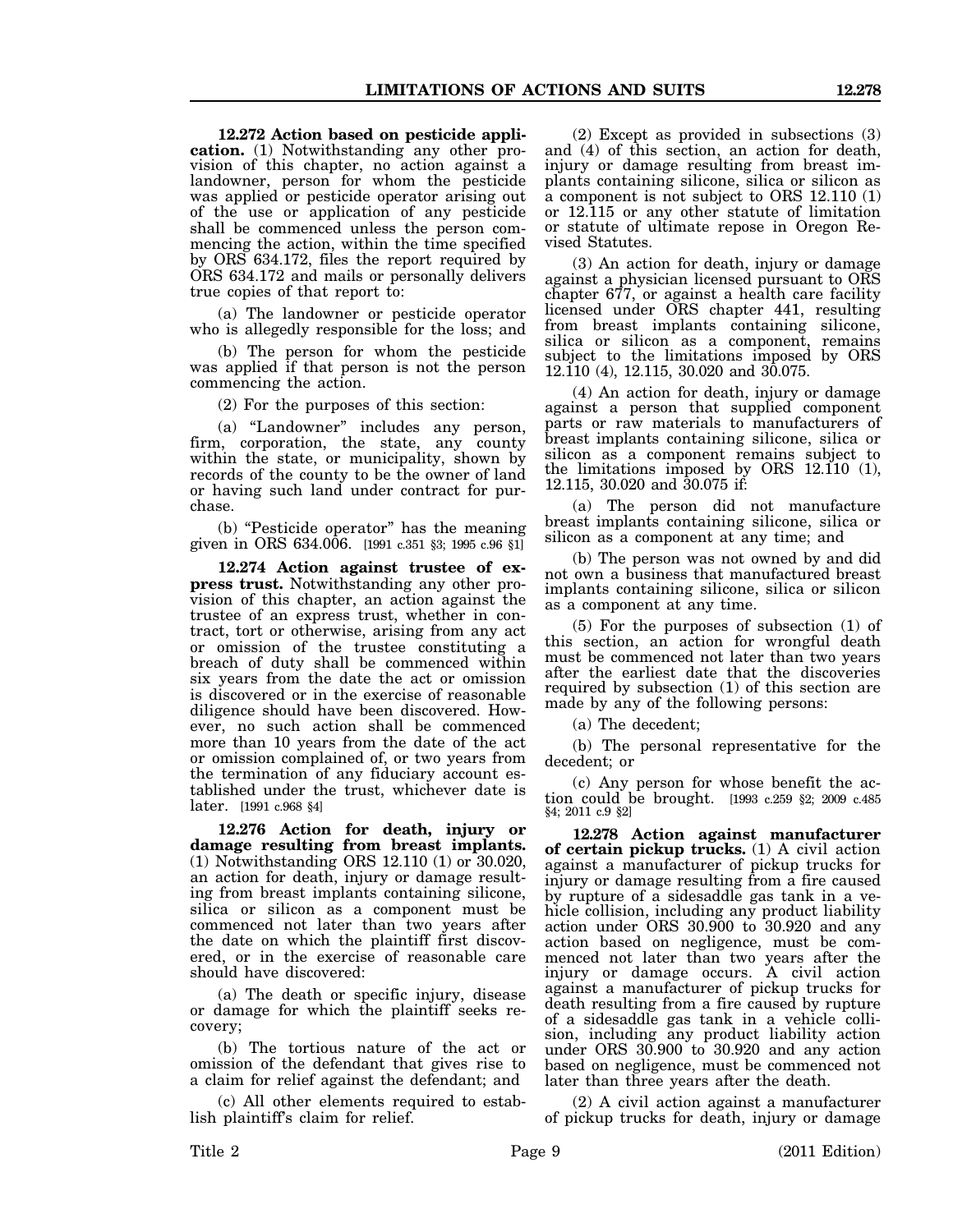resulting from a fire caused by rupture of a sidesaddle gas tank in a vehicle collision is not subject to ORS 12.115, 30.020, 30.905 or any other statute of limitation or statute of ultimate repose in Oregon Revised Statutes.

(3) For the purposes of this section, "sidesaddle gas tank" means a gas tank mounted outside of the side rails of the frame of a pickup truck. [1995 c.55 §2; 2009 c.485 §5]

**12.280 Action based on practice of** land surveying. Notwithstanding 12.135 or any other statute of limitation, an action against a person for the practice of land surveying, as defined in ORS 672.005, to recover damages for injury to a person, property or to any interest in property, including damages for delay or economic loss, regardless of legal theory, arising out of the survey of real property must be commenced within two years after the date the injury or damage is first discovered or in the exercise of reasonable care should have been discovered. In no event may an action arising out of a survey be commenced more than 10 years after the date on which any map prepared by the land surveyor is filed under the provisions of ORS 209.250, or, if no map is filed, more than 10 years after the completion of work on the survey. [1995 c.310 §2; 2009 c.715 §2]

**Note:** See note under 12.135.

**12.282 Action against manufacturer of extendable equipment.** (1) A civil action against a manufacturer of extendable equipment for injury or other damage arising out of contact with power lines, including any product liability action under ORS 30.900 to 30.920 and any action based on negligence, must be commenced not later than two years after the injury or damage occurs. A civil action against a manufacturer of extendable equipment for death arising out of contact with power lines, including any product liability action under ORS 30.900 to 30.920 and any action based on negligence, must be commenced not later than three years after the death.

(2) A civil action against a manufacturer of extendable equipment for injury, death or other damage arising out of contact with power lines is not subject to ORS 12.115, 30.020 or 30.905 or any other statute of limitation or statute of ultimate repose in Oregon Revised Statutes.

(3) For purposes of this section, "extendable equipment" means cranes, truck-mounted cranes, truck-mounted booms, and any self-powered vehicle with booms or other extensions that can reach power lines from the ground. [1999 c.514 §1; 2009 c.485 §6]

**Note:** 12.282 was enacted into law by the Legislative Assembly but was not added to or made a part of ORS chapter 12 or any series therein by legislative ac-

tion. See Preface to Oregon Revised Statutes for further explanation.

#### **UNIFORM CONFLICT OF LAWS-LIMITATIONS ACT**

**12.410 Definitions for ORS 12.410 to 12.480.** As used in ORS 12.410 to 12.480:

(1) "Claim" means a right of action that may be asserted in a civil action or proceeding and includes a right of action created by statute.

(2) "State" means a state, commonwealth, territory or possession of the United States, the District of Columbia, the Commonwealth of Puerto Rico, a foreign country or a political subdivision of any of them. [1987 c.536 §1]

**Note:** 12.410 to 12.480 were enacted into law by the Legislative Assembly but were not added to or made a part of ORS chapter 12 or any series therein by legislative action. See Preface to Oregon Revised Statutes for further explanation.

**12.420 Purpose.** ORS 12.410 to 12.480 shall be applied and construed to effectuate its general purpose to make uniform the law with respect to the subject of ORS 12.410 to 12.480 among states enacting it. [1987 c.536 §6]

**Note:** See note under 12.410.

**12.430 Claims based on law of other states; limitation period.** (1) Except as provided by ORS 12.450, if a claim is substantively based:

(a) Upon the law of one other state, the limitation period of that state applies; or

(b) Upon the law of more than one state, the limitation period of one of those states, chosen by the law of conflict of laws of this state, applies.

(2) The limitation period of this state applies to all other claims. [1987 c.536 §2]

**Note:** See note under 12.410.

**12.440 Application of statutes and rules governing conflict of laws.** If the statute of limitations of another state applies to the assertion of a claim in this state, the other state's relevant statutes and other rules of law governing tolling and accrual apply in computing the limitation period, but its statutes and other rules of law governing conflict of laws do not apply. [1987 c.536 §3]

**Note:** See note under 12.410.

**12.450 When limitation period of another state not applicable.** If the court determines that the limitation period of another state applicable under ORS 12.430 and 12.440 is substantially different from the limitation period of this state and has not afforded a fair opportunity to sue upon, or imposes an unfair burden in defending against the claim, the limitation period of this state applies. [1987 c.536 §4]

**Note:** See note under 12.410.